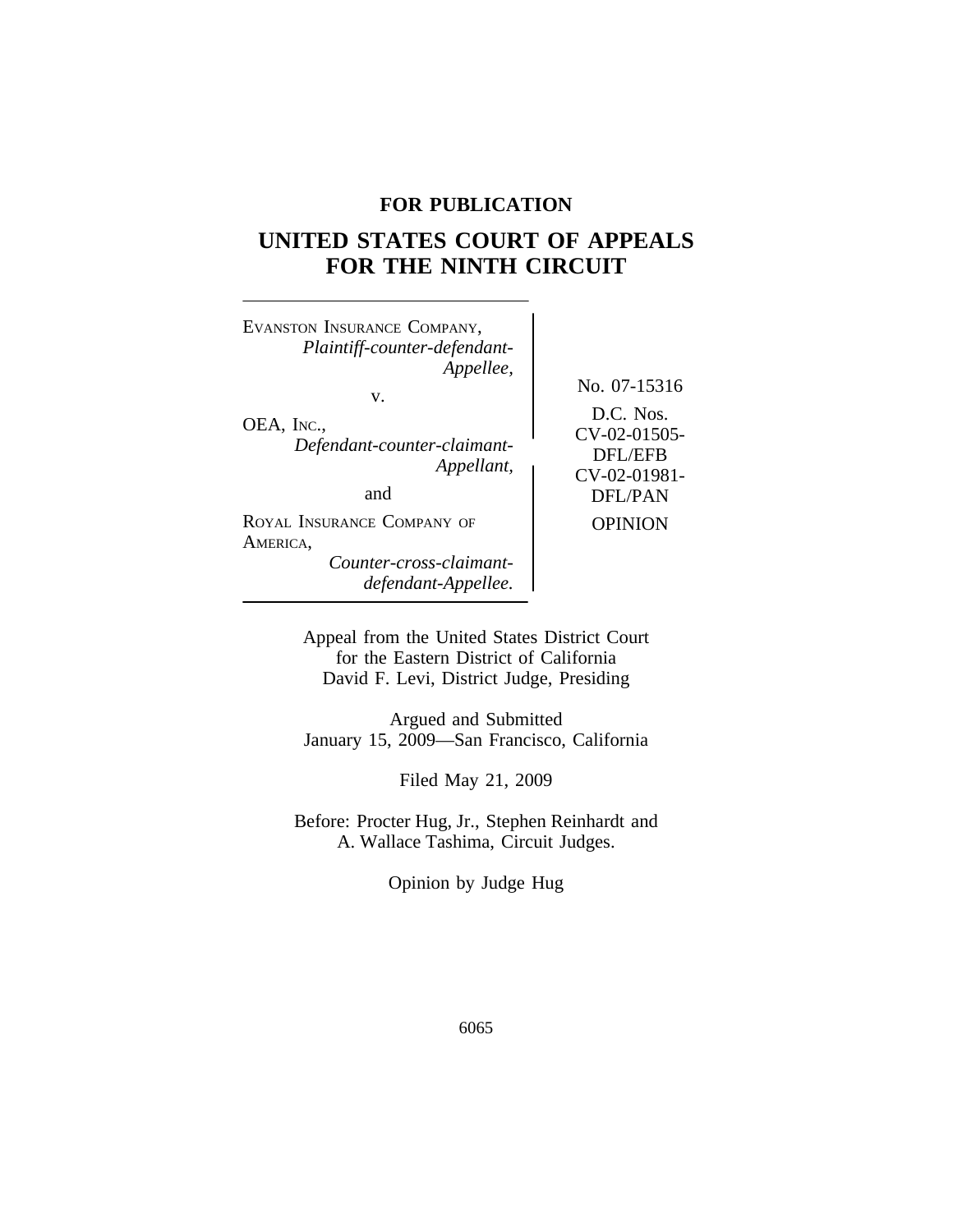# **COUNSEL**

Jeffrey Isaac Ehrlich, The Ehrlich Law Firm, Claremont, California, for the appellant.

David Tartaglio, Musick Peeler and Garrett, LLP, Los Angeles, California, for appellee Evanston Insurance Company.

Dirk M. Schenkkan and Sean M. SeLegue, Howard Rice Nemerovski Canady Falk & Rabkin, San Francisco, Califor-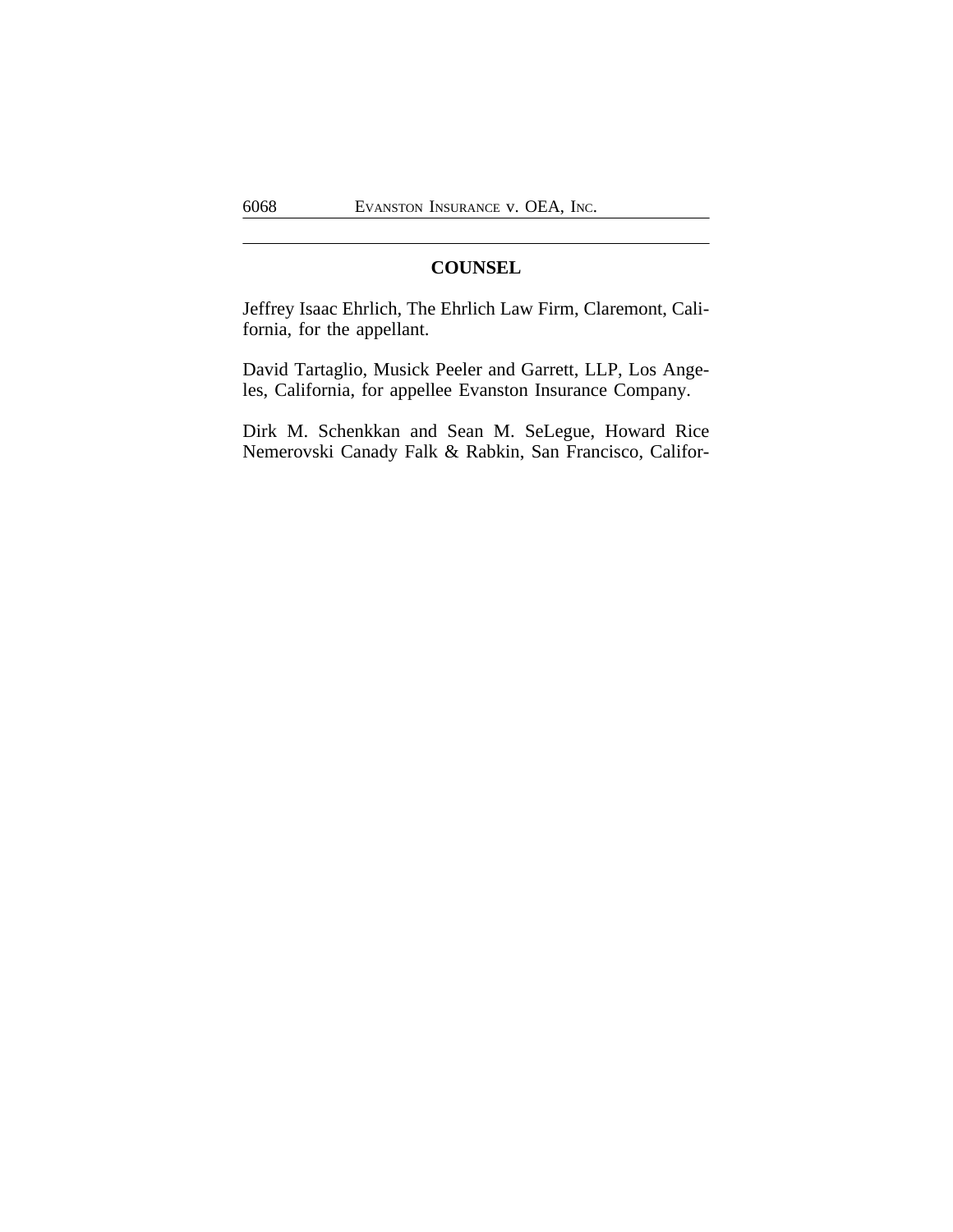nia, for appellee Arrowood Indemnity Company, successorin-interest to Royal Insurance Company of America.

#### **OPINION**

HUG, Circuit Judge:

OEA, Inc. ("OEA") appeals the final judgment incorporating the district court's orders of September 22, 2003 and March 30, 2004 granting summary judgment for Evanston Insurance Company ("Evanston") and Royal Insurance Company of America ("Royal") and awarding prejudgment interest to Evanston.**<sup>1</sup>** The insurance policies at issue are general commercial liability policies, with the Royal policy providing excess coverage above the Evanston policy. In granting summary judgment, the district court determined that Evanston and Royal were not obligated to defend and indemnify OEA in two actions brought by employees of OEA's subsidiary OEA Aerospace, Inc. ("Aerospace"), and that Evanston was entitled to reimbursement of and prejudgment interest on funds it had paid toward OEA's defense and settlement pursuant to a reservation of rights. On appeal, OEA contends that the district court erroneously decided a disputed issue of fact in granting summary judgment for Evanston and Royal and that the district court erred in awarding prejudgment interest for Evanston where OEA's liability was not established until the grant of summary judgment. Because the reimbursement to Evanston and the award of prejudgment interest were both proper, we affirm.**<sup>2</sup>**

**<sup>1</sup>**OEA also sought appellate review of the district court's order of July 26, 2005 granting summary judgment for Nutmeg Insurance Company and Twin City Fire Insurance Company. OEA, Nutmeg, and Twin City have since entered into a settlement agreement. The appeal was voluntarily dismissed as to Nutmeg and Twin City in accordance with Federal Rule of Appellate Procedure 42(b).

**<sup>2</sup>** In light of our disposition of this appeal, Evanston's motion to strike portions of OEA's reply brief is denied as moot.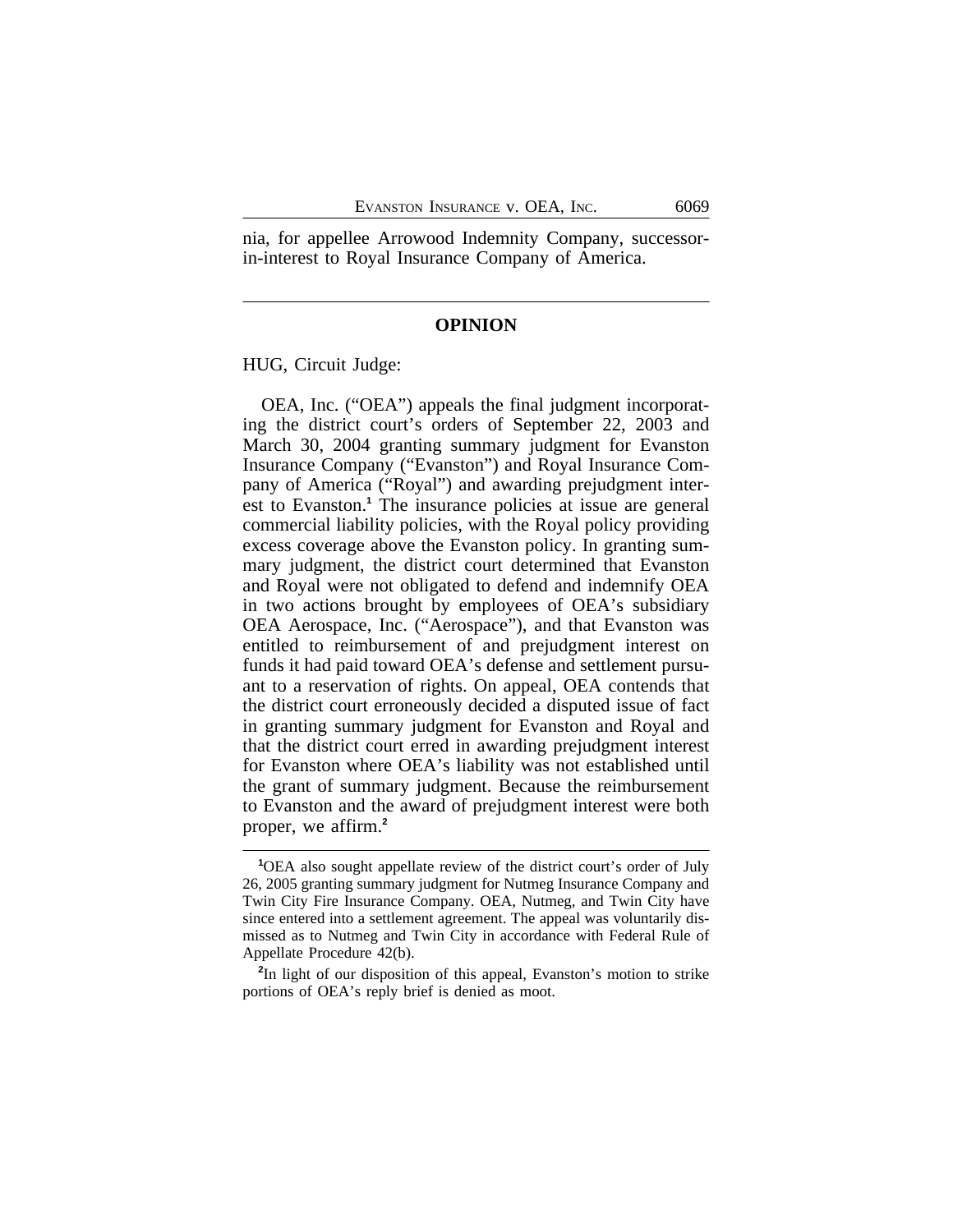#### **I.**

#### **Background**

OEA is a Delaware corporation with its principal place of business in Denver, Colorado. Until 1994, it manufactured booster caps and other items for use in the aerospace industry; many of its products had explosive components, including the booster caps. Aerospace is located in Fairfield, California and is the wholly owned subsidiary of OEA. OEA alleges that it transferred its aerospace business to Aerospace in 1994 and, from that point on, limited its business to manufacturing automotive safety devices.

In two incidents in late 1995 and early 1996, Aerospace employees Patricia Shugart ("Shugart") and Karen Wise ("Wise") were injured while repairing booster caps originally sold and manufactured by OEA. Both employees eventually retained the same attorney—Paul Kranz ("Kranz"). Shugart filed suit on December 18, 1996, and Wise did so on February 6, 1997. The complaints are virtually identical: both name "OEA, OEA Aerospace, and Does 1 through 200" as defendants and allege liability under theories of general negligence, products liability, premises liability, and strict liability.

OEA purchased a general liability policy from Evanston in 1998, with policy limits of \$1 million per claim and \$2 million in the aggregate. The Evanston policy period ran from May 1, 1998 to May 1, 1999 and provided coverage for "CLAIMS FIRST MADE . . . DURING THE POLICY PERI-OD." The policy defines a "claim" as "a notice received by the insured of an intention to hold the insured responsible for an Occurrence involving the policy and shall include the service of suit or institution of arbitration proceedings against the insured." The Royal policy provided \$5 million in excess coverage above the Evanston policy during a policy period coterminous with the Evanston policy period. OEA contends that,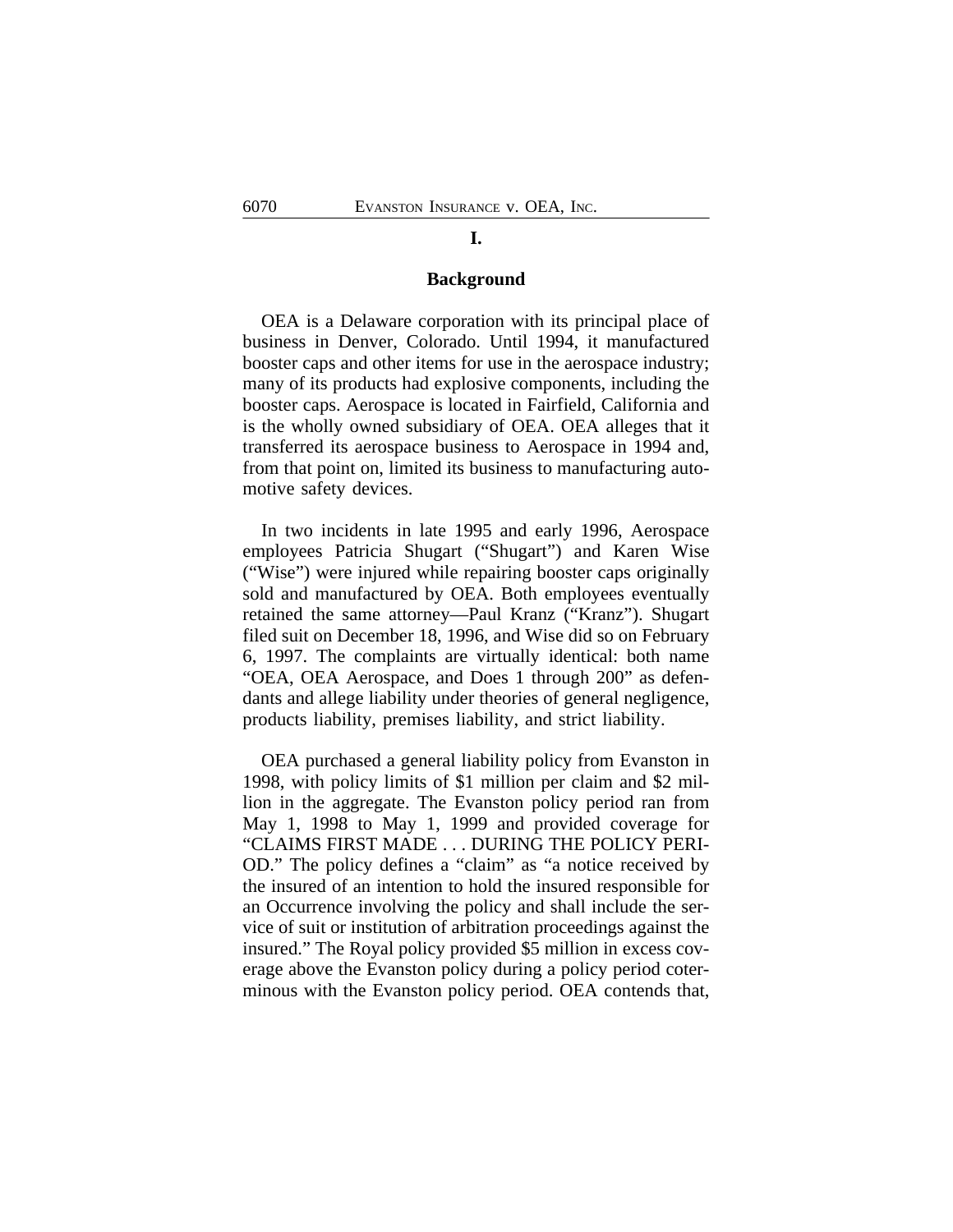prior to the policy period, it was unaware of Shugart's and Wise's intent to hold OEA liable.

Aerospace was served with Shugart's complaint on June 10, 1997, but OEA was not served until over a year later on October 23, 1998. On November 3, 1997, James Welsh ("Welsh"), OEA's Director of Personnel and Security, was served with Wise's complaint as "Agent for Service of Process of OEA Aerospace, Inc." Welsh, however, was not the agent for service of process for Aerospace. It does not appear that Wise made any further attempts to serve OEA or Aerospace.

When Aerospace received the Shugart complaint in June 1997, it forwarded a copy to Welsh at OEA, but Welsh concluded that Shugart's claim would be handled exclusively as a worker's compensation claim. He notified Aerospace's worker's compensation carrier of the claim through its agent, Patricia Hollenbeck. When Welsh received the Wise complaint, he followed the same procedure.

OEA and Aerospace filed answers to the Shugart and Wise complaints on January 8, 1999 and March 30, 1999, respectively. Aerospace was ultimately dismissed from the actions because the claims were barred under the worker's compensation laws.

Following a jury trial, a \$13,680,565 judgment (including \$10 million in punitive damages) was entered against OEA in the Shugart suit. The California Court of Appeal, however, overturned the jury award on June 27, 2005 and remanded for a new trial. *Shugart v. OEA, Inc.*, No. A099649, 2005 WL 1503812, at \*1 (Cal. Ct. App. June 28, 2005, *as modified* July 22, 2005). OEA later settled both suits. Under a full reservation of rights, Evanston paid \$345,783.22 toward OEA's defense in the Shugart case and paid \$1,199,141,10 to defend and settle the Wise suit.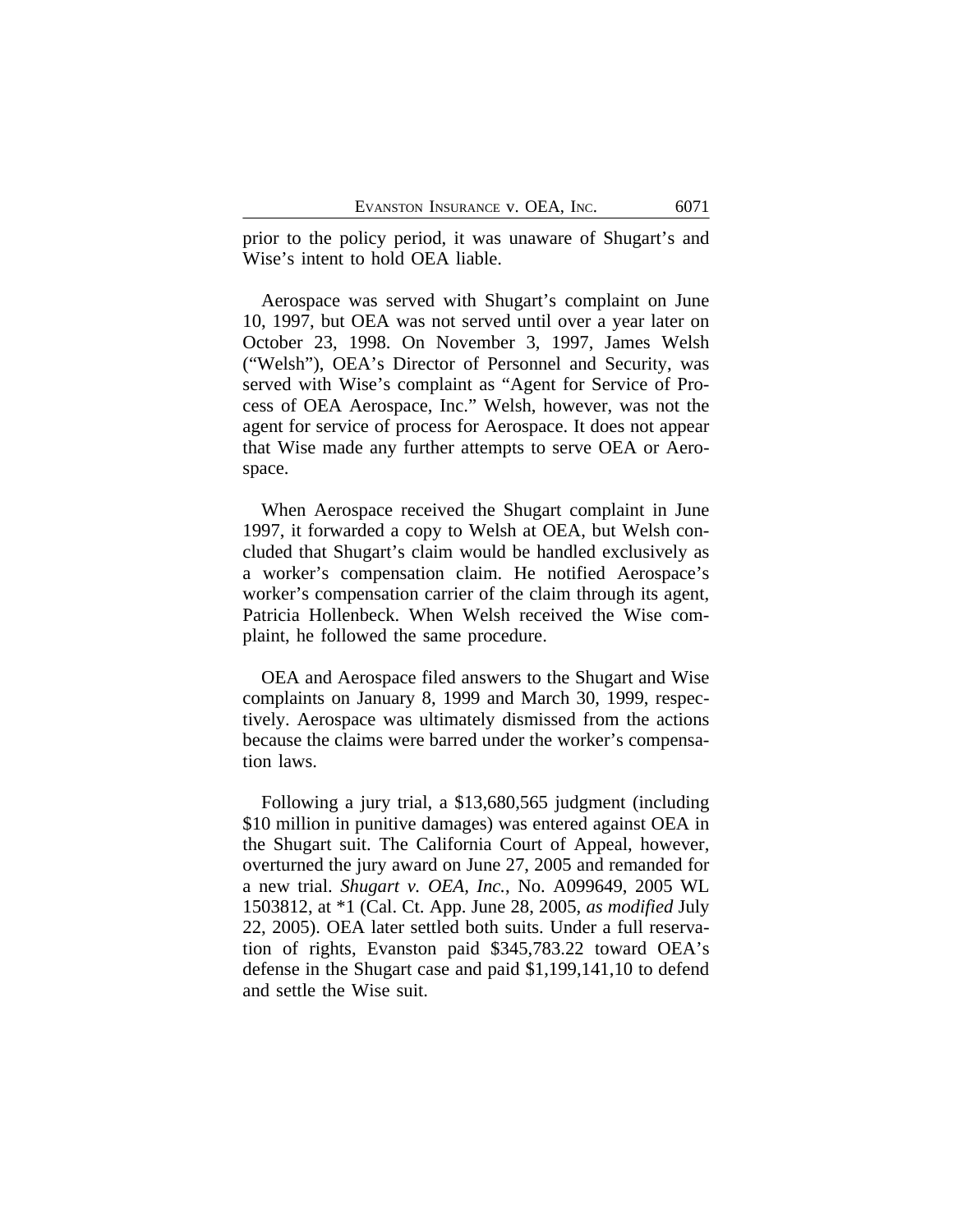Evanston filed suit in state court on November 17, 2001, alleging that OEA was liable for breach of contract, intentional misrepresentation, and rescission of insurance contract. After removing these suits to federal court on grounds of diversity of citizenship, OEA brought counterclaims against Evanston, Royal, and other insurers not party to this appeal, alleging breach of contract and breach of the covenant of good faith and fair dealing. Royal counterclaimed and thereafter filed a first amended counterclaim against OEA on October 11, 2002.

OEA, Evanston, and Royal filed motions for partial summary judgment on the issue of whether the Evanston and Royal policies provided coverage for the Wise and Shugart claims. In its September 19, 2003 order, the district court concluded that the claims were not covered because they were first made in 1997, prior to the Evanston and Royal insurance policy period. The court therefore granted partial summary judgment for Evanston and Royal.

Evanston then moved for summary judgment, seeking reimbursement of amounts paid for OEA's defense and prejudgment interest from the date of payment. The district court granted the motion by its order of March 29, 2004. After the district court denied OEA's motion for reconsideration, Evanston requested the entry of judgment. The judgment and amended judgment were entered for Evanston on February 7, 2007 and February 9, 2007, respectively, and OEA timely appealed. We have jurisdiction under 28 U.S.C. §§ 1332, 1291.

## **II.**

#### **Liability for Costs of Defense and Settlement**

OEA challenges the district court's grant of summary judgment on the amounts paid for defense and settlement, arguing that the district court erred by resolving a factual dispute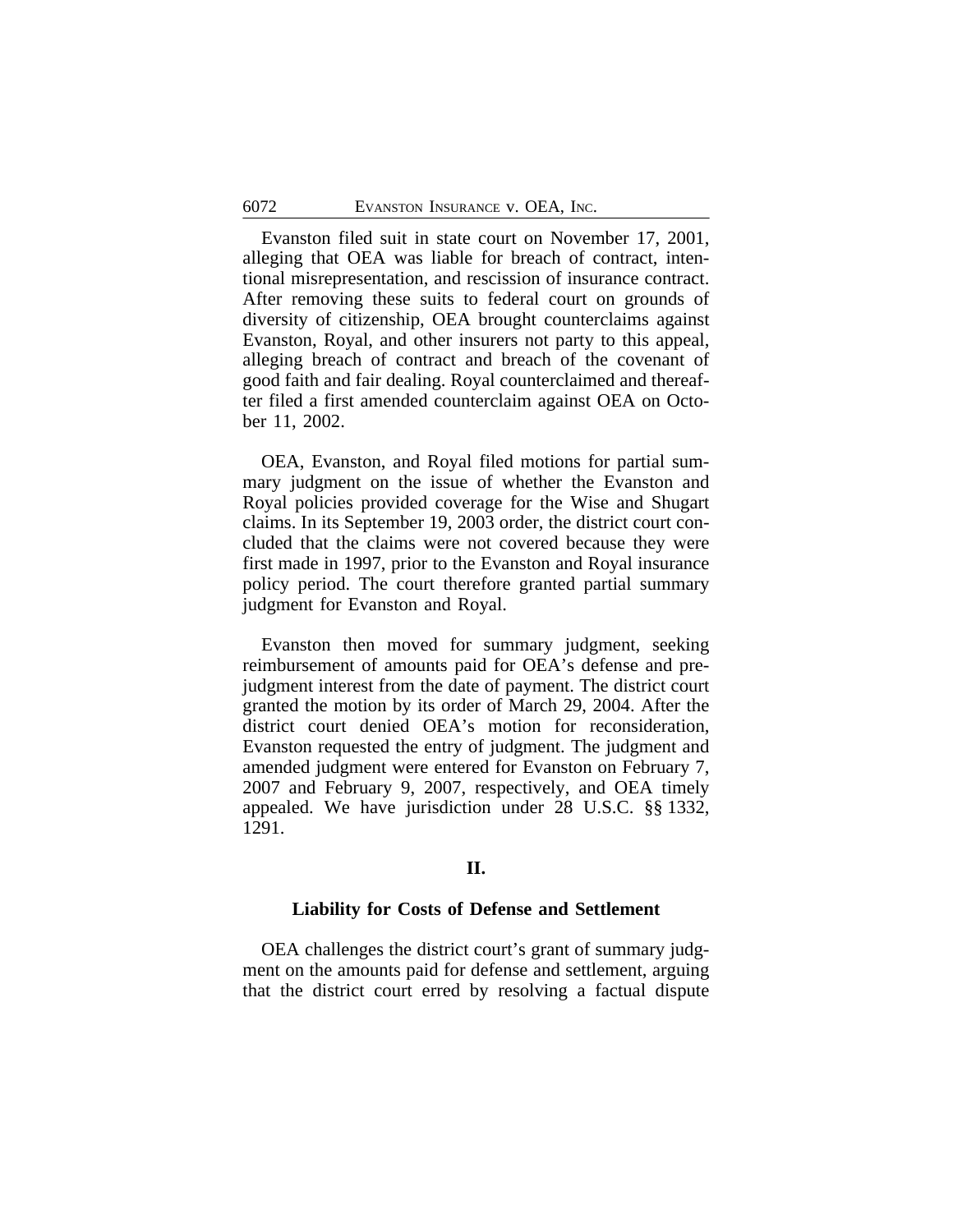when it determined that the Shugart and Wise claims were first made prior to the Evanston and Royal policy period. We review a district court's grant of summary judgment de novo. *Arakaki v. Hawaii*, 314 F.3d 1091, 1094 (9th Cir. 2002). In reviewing the grant of summary judgment for Evanston and Royal, "[w]e must determine, viewing the evidence in the light most favorable to [OEA], whether there are any genuine issues of material fact and whether the district court correctly applied the substantive law. *See Olsen v. Idaho State Bd. of Med.*, 363 F.3d 916, 922 (9th Cir. 2004). We do not weigh the evidence or determine the truth of the matter; instead, we only determine whether there is a genuine issue for trial. *See Balint v. Carson City*, 180 F.3d 1047, 1054 (9th Cir. 1999) (en banc).

It is undisputed that OEA became aware of the Shugart complaint in June 1997 and the Wise complaint in November 1997, before the Evanston and Royal policy periods commenced on May 1, 1998. Relying on this fact and the content of the complaints, the district court held that the claims were first made in 1997. But, OEA contends that it did not become aware of Shugart's and Wise's intention to hold OEA liable for their injuries until October 1998, by which time the policies were in effect. OEA argues that in granting summary judgment on this issue, the district court wrongly decided a disputed fact—whether it was reasonable for OEA to read the complaints as not evincing an intent to hold OEA liable for the injuries at issue. We disagree. The complaints make clear Shugart's and Wise's intention to hold OEA liable, and the district court properly held that there was no genuine issue of material fact as to the date the claims were first made.

Only claims "FIRST MADE AGAINST THE INSURED DURING THE POLICY PERIOD" are covered by the Evanston and Royal policies. A claim is defined in the Evanston policy as "a notice received by the insured of an intention to hold the Insured responsible for an Occurrence involving this policy and shall include the service of suit or institution of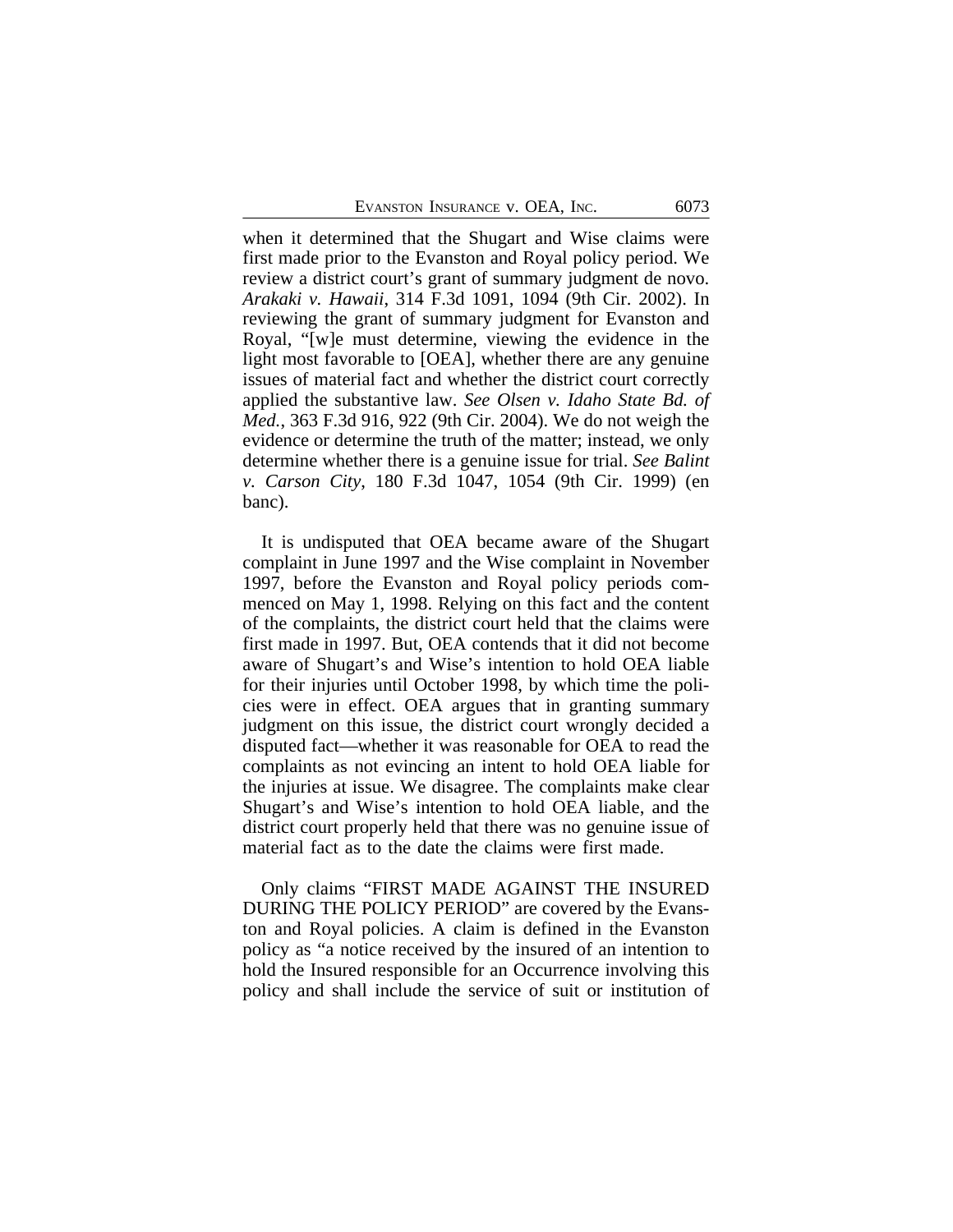arbitration proceedings against the Insured." The district court interpreted this language as follows:

The policy defines "claim" as a "notice." Without saying so explicitly, Evanston and OEA appear to agree that the language incorporates a reasonable person standard. A foolish or overly sophisticated failure or refusal to realize that one is the intended object of suit would be of no assistance to an insured. Similarly, a confusingly vague or indefinite notification would not amount to a claim if a reasonable insured would not deem it such.

OEA agrees with this interpretation, but argues that whether a reasonable insured would understand the complaint as evincing an intention to hold OEA liable is a question for the jury.

**[1]** Given the undisputed content of the complaints and OEA's receipt of both complaints, there is no genuine dispute as to when OEA received notice of Shugart's and Wise's intention to hold OEA responsible for their injuries. Both complaints clearly list "OEA, OEA Aerospace, and Does 1 to 200" as defendants. OEA and OEA Aerospace are described as separate business organizations in the complaints. The causes of action are listed as (1) general negligence, (2) products liability, (3) premises liability, and (4) strict liability. In alleging a cause of action for products liability, Shugart and Wise alleged that OEA alone sold the gunpowder, storage bins and trays, protective gear, and other products that contributed to their injuries. Elsewhere in the complaints, facts are alleged against both OEA and OEA Aerospace.

OEA argues that other evidence nonetheless creates a genuine issue of material fact as to the reasonableness of OEA's understanding that Shugart and Wise did not intend to hold OEA liable. The evidence does indicate that, as a general matter, OEA and Aerospace were frequently confused as corpo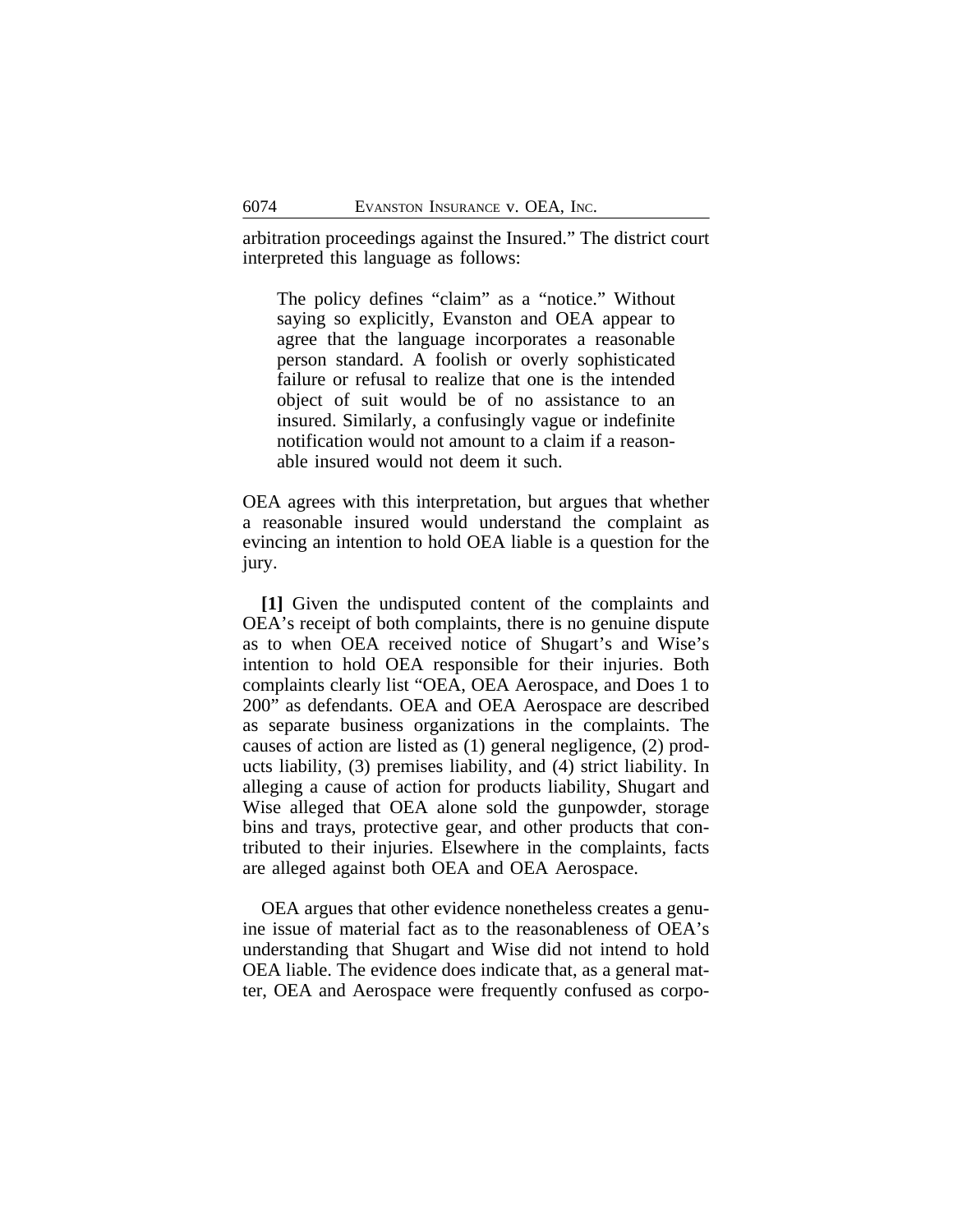rate entities and that, at times, Aerospace was referred to as OEA. It is also undisputed that Shugart and Wise did not seek to serve OEA independently from Aerospace in 1997. And, finally, OEA has proffered direct and circumstantial evidence of various individuals' subjective beliefs that the complaints did not state a cause of action against OEA.

**[2]** Despite OEA's subjective belief, the complaints at issue clearly name OEA as a defendant separate from Aerospace. Taking the evidence in the light most favorable to OEA, the complaints constituted a notice received by OEA of an intention to hold OEA responsible for injuries. Any subjective belief that the complaints solely allege worker's compensation claims against Aerospace was unreasonable where the complaints specifically allege that OEA is liable for injuries caused by products it manufactured and sold. The factual disputes cited by OEA are immaterial against the undisputed content of the complaints.

**[3]** OEA's contention that summary judgment was improper because reasonableness is generally a factual inquiry left to the jury, is also unavailing. Although "the jury's unique competence in applying the reasonable man standard is thought ordinarily to preclude summary judgment," we have "squarely rejected the contention that reasonableness is *always* a question of fact which precludes summary judgment." *In re Software Toolworks Inc.*, 50 F.3d 615, 622 (9th Cir. 1994) (internal quotation marks and citation omitted). "Rather, reasonableness becomes a question of law and loses its triable character if the undisputed facts leave no room for a reasonable difference of opinion." *Id.* at 621- 622 (internal quotation marks and citations omitted). In this case, the facts leave no room for a reasonable difference of opinion, and summary judgment was appropriate.

**[4]** Because the claims were made prior to the policy period, they were not even potentially covered. OEA did not pay premiums to cover these claims, and when Evanston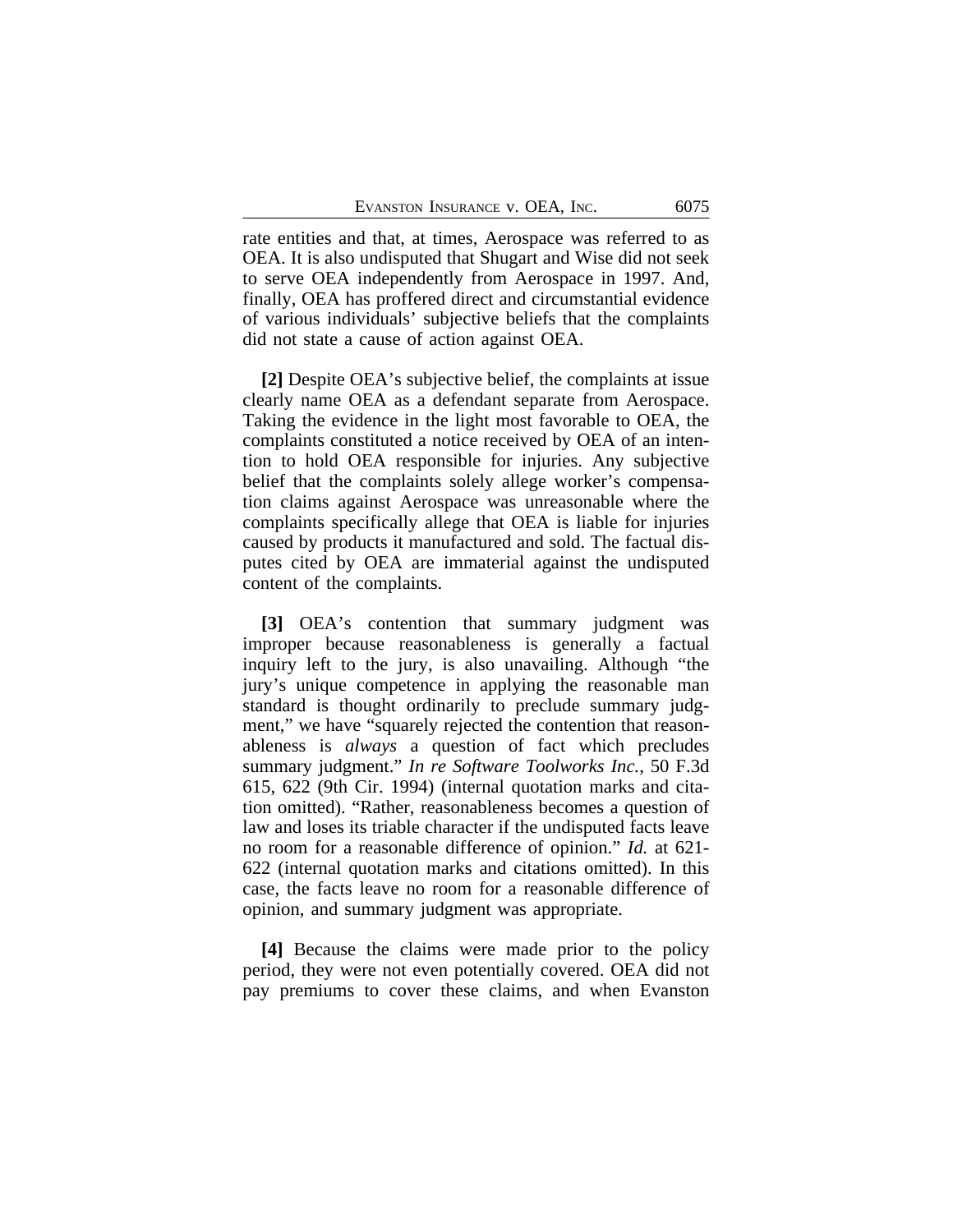made payments for OEA's defense and settlement, OEA received more than its bargained-for coverage. Therefore, Evanston is entitled to the reimbursement of \$1,544,924.32 in defense and settlement costs.

### **III.**

## **Prejudgment Interest**

**[5]** OEA also challenges the award of prejudgment interest to Evanston because the amounts paid for defense and settlement did not vest as required by California Civil Code § 3287(a). Under California Civil Code § 3287(a), "[e]very person who is entitled to recover damages certain, or capable of being made certain by calculation, and the right to recover which is vested in him upon a particular day, is entitled also to recover interest thereon from that day . . . ." The parties agree that the amount of Evanston's damages was "certain" once Evanston made payment toward OEA's defense and settlement, but OEA contends that Evanston's right to reimbursement did not "vest" prior to the district court's grant of summary judgment, making Evanston ineligible for prejudgment interest. The other contention made by OEA is that prejudgment interest should not be applicable in the insurerinsured context.

In its March 30, 2004 order, the district court found that the right to reimbursement vested when Evanston made payment to OEA and awarded prejudgment interest from the time the payments were made. The district court's interpretation of state law is reviewed de novo. *Paulson v. City of San Diego*, 294 F.3d 1124, 1128 (9th Cir. 2002) (en banc). We are bound to follow the decisions of the state's highest court, but, where "the state supreme court has not spoken on an issue, we must determine what result the court would reach based on state appellate court opinions, statutes and treatises." *Id.* (quoting *Hewitt v. Joyner*, 940 F.2d 1561, 1565 (9th Cir. 1991)).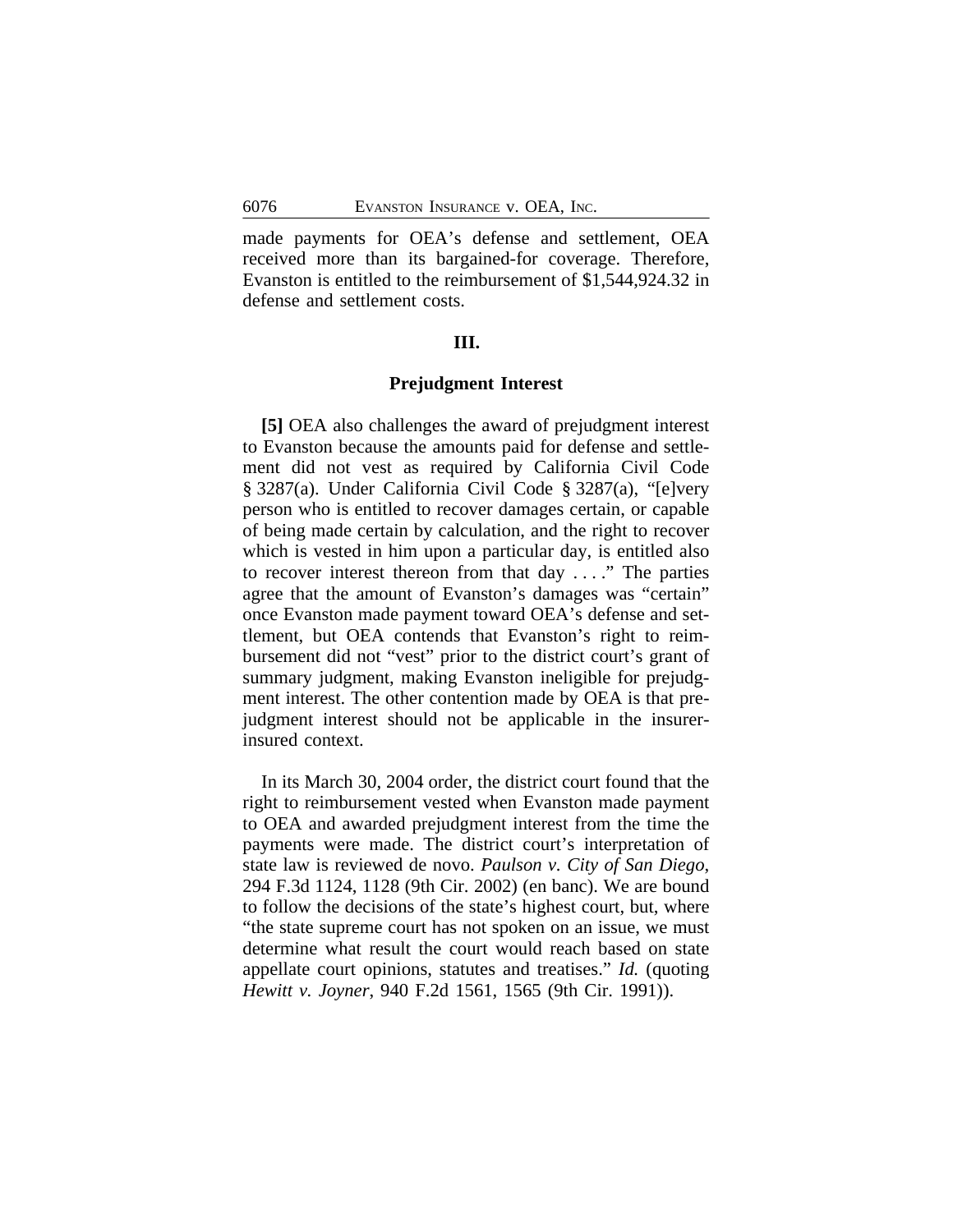**[6]** California cases uniformly have interpreted the "vesting" requirement as being satisfied at the time that the amount of damages become certain or capable of being made certain, not the time liability to pay those amounts is determined. *See e.g.*, *Hartford Accident & Indem. Co. v. Sequoia Ins. Co.*, 211 Cal. App. 3d 1285, 1291, 1307 (1989) (awarding prejudgment interest from the date plaintiff paid to settle a claim in full even though the defendants' legal liability obligating them to contribute to the settlement was not established until the entry of summary judgment); *Overholser v. Glynn*, 267 Cal. App. 2d 800, 809-10 (1968) (holding that the plaintiff-guarantor's right to recover the money "vested" when he paid to satisfy his coguarantors' indebtedness). The case of *Levy-Zentner Co. v. Southern Pacific Transportation Co.*, 74 Cal. App. 3d 762 (1977), made an extensive historical review of § 3287 since its enactment in 1872. The court stated that  $\S 3287(a)$ applies by its terms without restriction to "*Every person who is entitled to recover damages*" as long as the damages are "*certain or capable of being made certain by calculation.*" *Id*. at 796 (italics in original).

**[7]** Our opinion in *Highlands Insurance Co. v. Continental Casualty Co.* stated, "While a factual dispute respecting damages will preclude a grant of prejudgment interest under § 3287(a) a legal dispute will not." 64 F.3d 514, 521 (9th Cir. 1995) (citing *Hartford*, 211 Cal. App. 3d at 1307). The opinion also relies on the *Levy-Zentner* case in determining that prejudgment interest runs from the day damages are of a nature to be certain or capable of being made certain.

**[8]** It is clear that the "vesting" provision as interpreted by the California courts and our opinion in *Highlands* relying on California law, requires that the *amount* must be vested, not that the legal entitlement to that amount be vested. OEA's interpretation of § 3287(a) would rule out any prejudgment interest where legal liability can only be determined after judgment. The statute and case law, however, make clear that the California legislature intended to allow for prejudgment